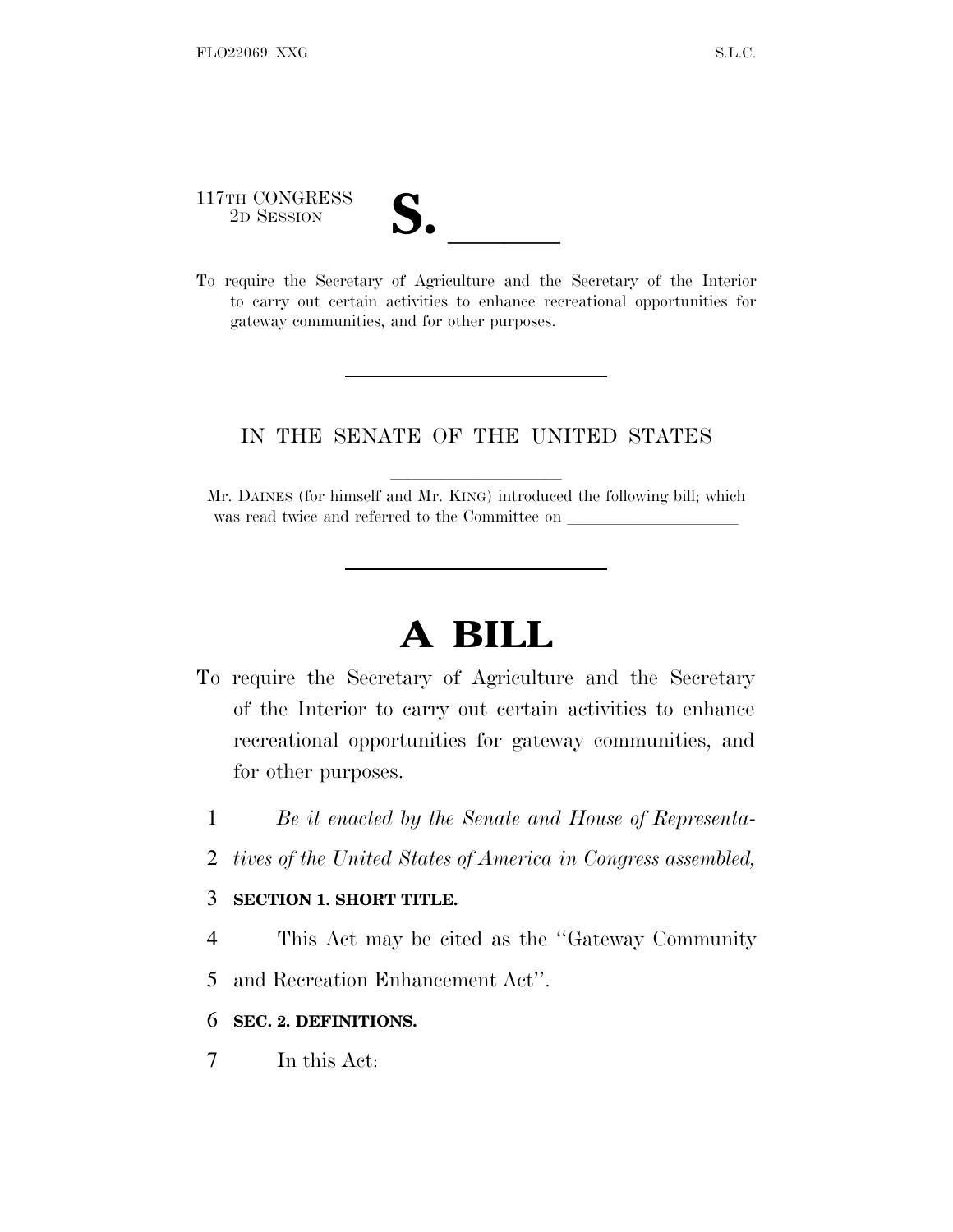| $\mathbf{1}$   | (1) GATEWAY COMMUNITY.—The term "gate-                      |
|----------------|-------------------------------------------------------------|
| $\overline{2}$ | way community" means a community that serves as             |
| 3              | an entry point or is adjacent to a recreation destina-      |
| $\overline{4}$ | tion (including a recreation destination on Federal         |
| 5              | land) at which there is consistently high, in the de-       |
| 6              | termination of the Secretaries, seasonal or year-           |
| 7              | round visitation.                                           |
| 8              | SECRETARIES.—The term "Secretaries"<br>(2)                  |
| 9              | $means$ —                                                   |
| 10             | (A) the Secretary of the Interior; and                      |
| 11             | (B) the Secretary of Agriculture, acting                    |
| 12             | through the Chief of the Forest Service.                    |
|                |                                                             |
| 13             | SEC. 3. VISITATION PILOT PROGRAM.                           |
| 14             | (a) IN GENERAL.—Not later than 2 years after the            |
| 15             | date of enactment of this Act, using existing funds avail-  |
| 16             | able to the Secretaries, the Secretaries, in partnership    |
|                | 17 with gateway communities, State and local outdoor recre- |
| 18             | ation and tourism agencies, local governments, Tribal gov-  |
| 19             | ernments, data and technology companies, and other rel-     |
| 20             | evant stakeholders, shall carry out a pilot program for the |
| 21             | purposes described in subsection (b).                       |
| 22             | (b) PURPOSES.—Under the pilot program carried out           |
| 23             | under subsection (a), the Secretaries shall, with respect   |

pation in the pilot program under subsection (c), make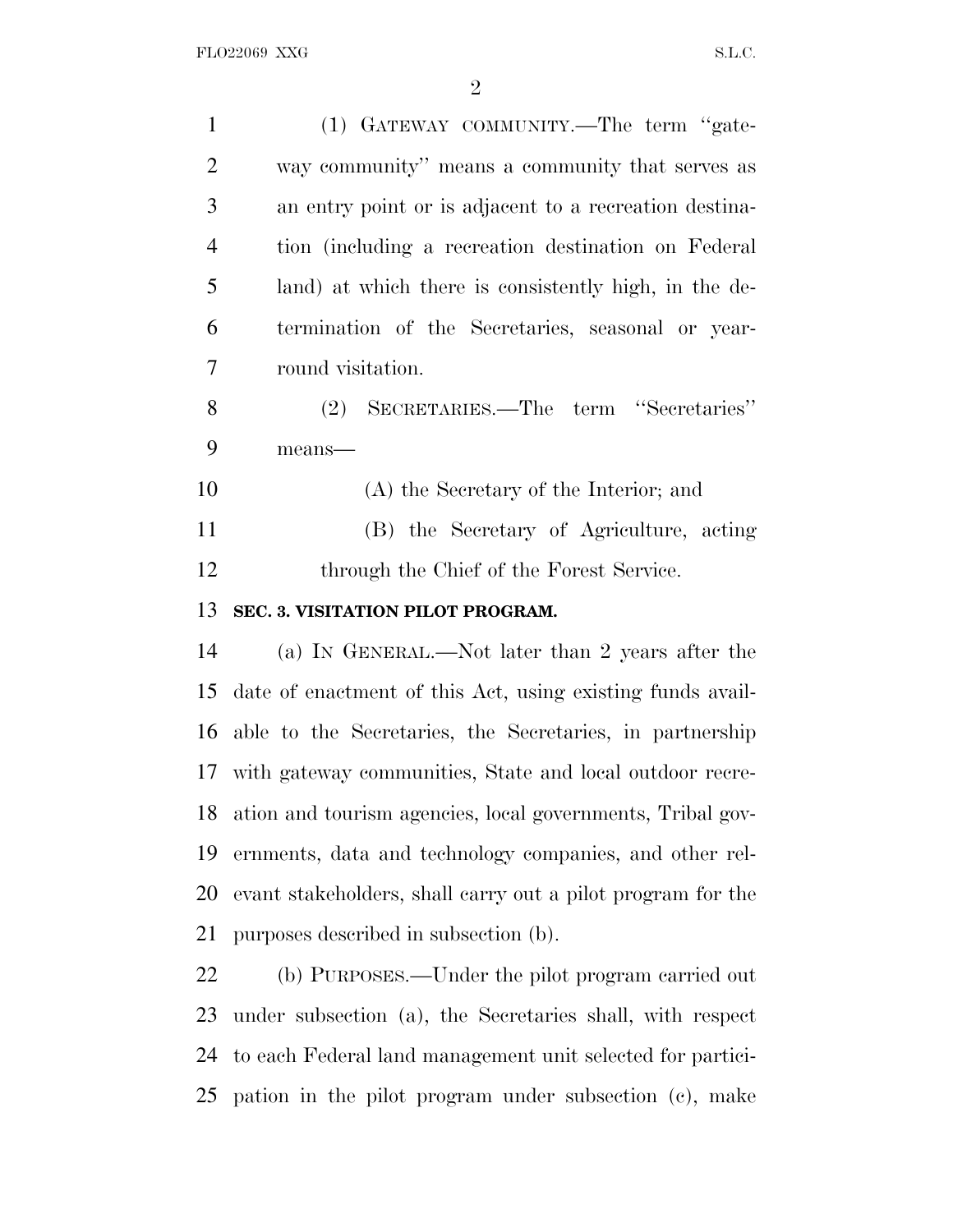FLO22069 XXG  $S.L.C.$ 

| available to the public, either directly or through partner |
|-------------------------------------------------------------|
| organizations—                                              |
| (1) data on visitation, including data and re-              |
| sources publicly available from existing nongovern-         |
| mental platforms, at-                                       |
| (A) the Federal land management unit;                       |
| and                                                         |
| (B) to the extent available, recreation sites               |
| managed by any other Federal agency, a State                |
| agency, or a local agency located near the Fed-             |
| eral land management unit; and                              |
| (2) through different media platforms, informa-             |
| tion about lesser-known recreation sites (including         |
| recreation sites managed by any other Federal agen-         |
| cy, a State agency, or a local agency) located near         |
| the Federal land management unit, in an effort to           |
| disperse visitation among recreational sites.               |
| (e) LOCATIONS.                                              |
| (1) IN GENERAL.—The Secretaries shall select                |
| Federal land management units to participate in the         |
| pilot program carried out under subsection (a) in ac-       |
|                                                             |
| cordance with this subsection.                              |
| (2) FEEDBACK; SUPPORT OF GATEWAY COMMU-                     |
|                                                             |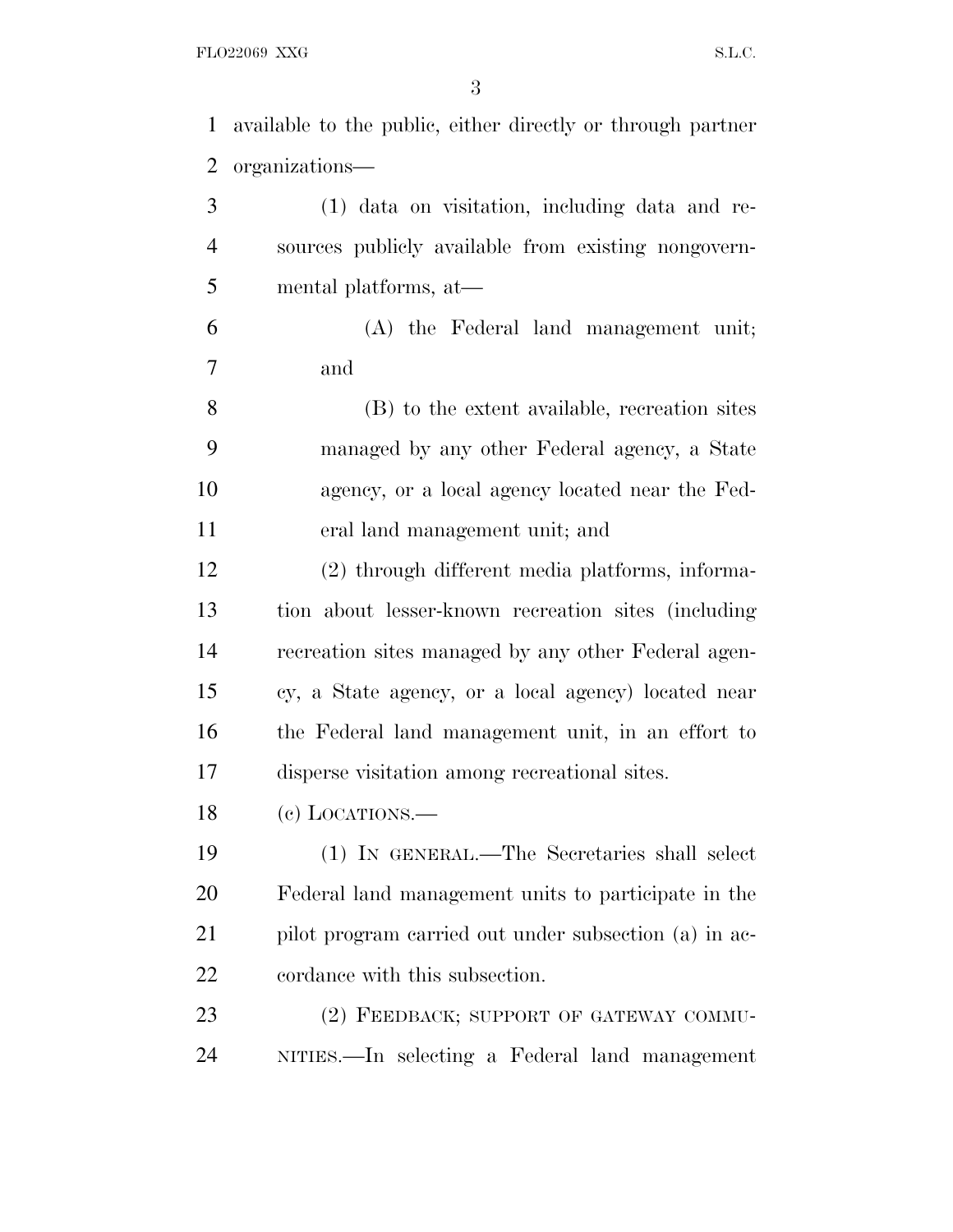| $\mathbf{1}$   | unit to participate in the pilot program carried out |
|----------------|------------------------------------------------------|
| $\overline{2}$ | under subsection (a), the Secretaries shall—         |
| 3              | (A) solicit feedback from gateway commu-             |
| $\overline{4}$ | nities; and                                          |
| 5              | (B) select a Federal land management unit            |
| 6              | that is supported by the applicable gateway          |
| 7              | community.                                           |
| 8              | (3) INITIAL NUMBERS OF FEDERAL LAND MAN-             |
| 9              | AGEMENT UNITS.-                                      |
| 10             | (A) IN GENERAL.—The Secretaries shall                |
| 11             | select for participation in the pilot program car-   |
| 12             | ried out under subsection $(a)$ —                    |
| 13             | (i) 15 Federal land management units                 |
| 14             | managed by the Department of the Inte-               |
| 15             | rior; and                                            |
| 16             | (ii) 5 Federal land management units                 |
| 17             | managed by the Forest Service.                       |
| 18             | (B) EXPANSION.—Not later than 5 years                |
| 19             | after the date of enactment of this Act, in addi-    |
| 20             | tion to the Federal land management units se-        |
| 21             | lected for the pilot program under subpara-          |
| 22             | graph (A), the Secretaries shall select for par-     |
| 23             | ticipation in the pilot program carried out          |
| 24             | under subsection (a) 80 additional Federal land      |
| 25             | management units managed by the Secretaries,         |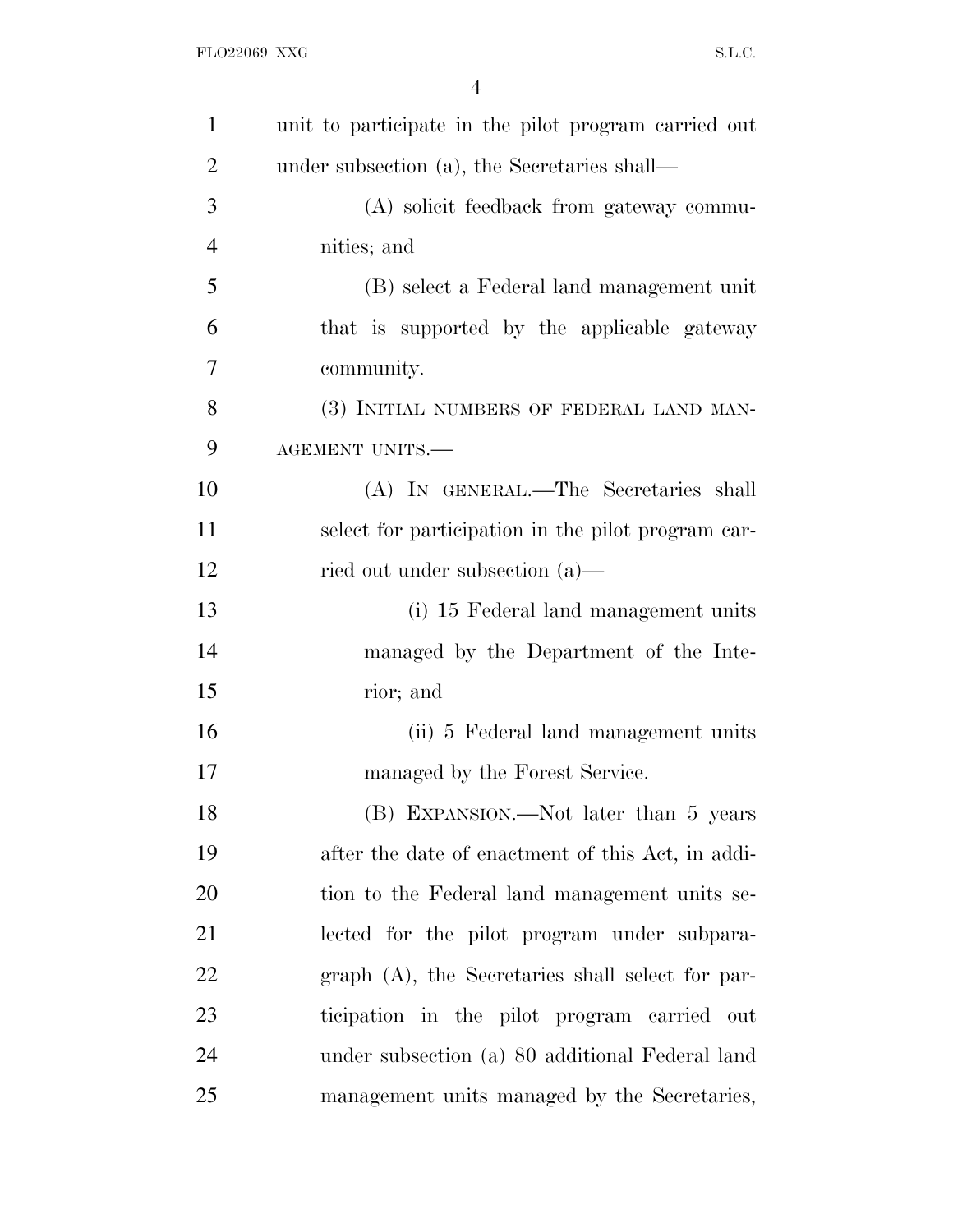| $\mathbf{1}$   | not fewer than 50 of which shall be Federal               |
|----------------|-----------------------------------------------------------|
| $\overline{2}$ | land management units managed by the De-                  |
| 3              | partment of the Interior.                                 |
| $\overline{4}$ | (d) EXISTING PROGRAMS.—The Secretaries may use            |
| 5              | existing programs or products of the Secretaries to carry |
| 6              | out this section.                                         |
| 7              | (e) EFFECT.—Nothing in this section authorizes the        |
| 8              | Secretaries-                                              |
| 9              | $(1)$ to monitor or record the movements of a             |
| 10             | visitor to Federal land;                                  |
| 11             | $(2)$ to restrict, interfere with, or monitor a pri-      |
| 12             | vate communication of a visitor to Federal land;          |
| 13             | (3) to take possession of any documents, data,            |
| 14             | or other personal effects of a visitor to Federal land;   |
| 15             | <b>or</b>                                                 |
| 16             | $(4)$ to collect—                                         |
| 17             | (A) information from owners of land adja-                 |
| 18             | cent to Federal land; or                                  |
| 19             | (B) information on non-Federal land.                      |
| 20             | SEC. 4. GATEWAY COMMUNITY PARTNERSHIPS.                   |
| 21             | Using existing funds available to the Secretaries, the    |
| 22             | Secretaries shall—                                        |
| 23             | (1) collaborate with State and local govern-              |
| 24             | ments, Tribal governments, housing authorities, ap-       |